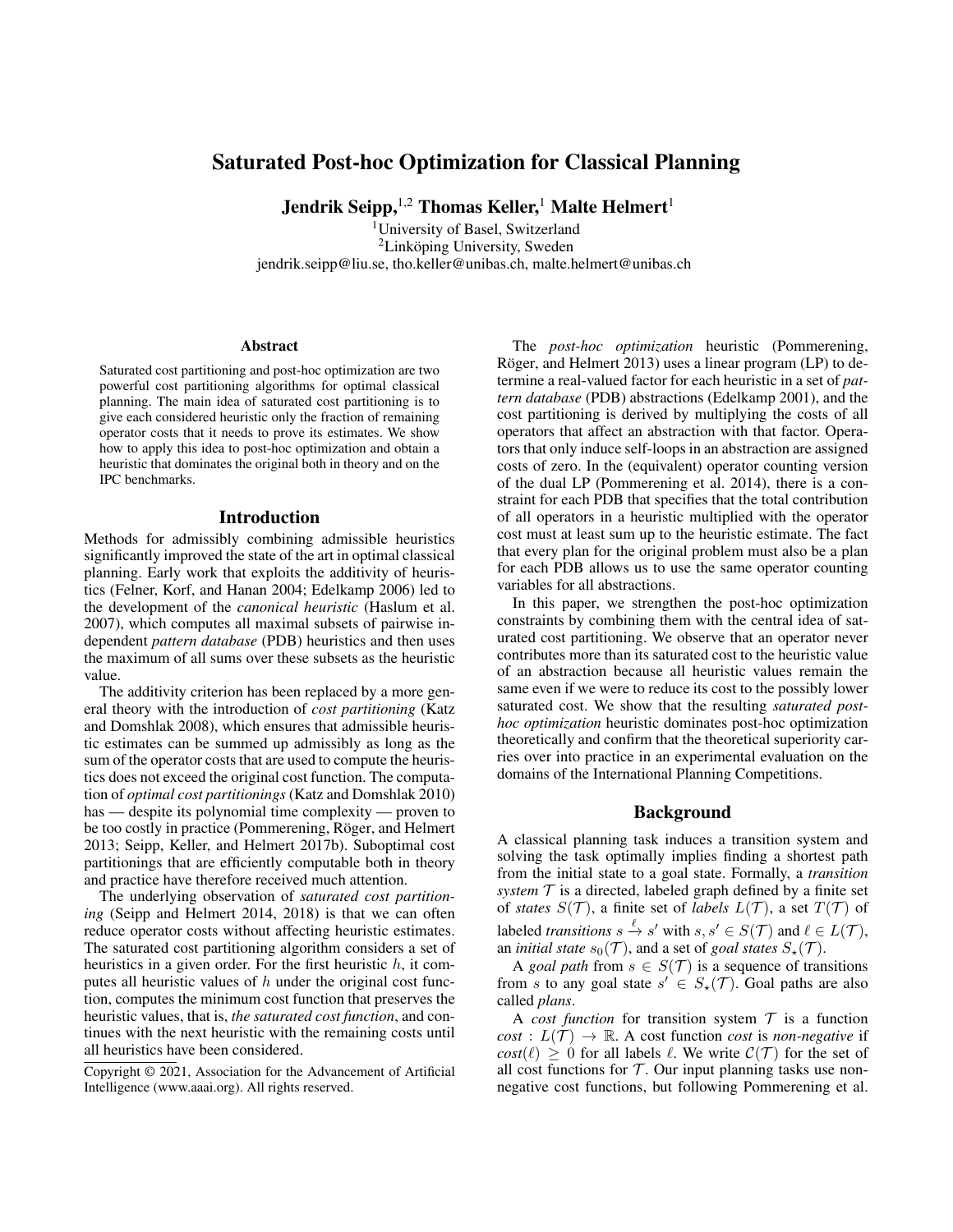$(2015)$  we allow negative costs in cost partitionings.<sup>1</sup>

By combining a transition system  $T$  and a cost function *cost*, we obtain a *weighted* transition system  $\langle \mathcal{T}, cost \rangle$ . The cost of a goal path in a weighted transition system is the sum of its transition weights and a goal path is *optimal* if its cost is minimal among all goal paths. The *goal distance*  $h^*_{\mathcal{T}}(cost, s)$  of a state s in T is the cost of an optimal goal path from s under the cost function *cost* or  $\infty$  if there is no goal path from s.

A *heuristic* is a function  $h : C(\mathcal{T}) \times S(\mathcal{T}) \rightarrow \mathbb{R} \cup$  ${-\infty, \infty}$  that estimates the distance of a given state to a goal state under a given cost function (Pearl 1984). It is *admissible* if  $h(cost, s) \leq h^*$  (*cost*, *s*) for all cost functions  $cost \in \mathcal{C}(\mathcal{T})$  and all states  $s \in S(\mathcal{T})$ . A heuristic h is *costmonotonic* if  $h(cost, s) \geq h(cost', s)$  for all states  $s \in S(\mathcal{T})$ whenever  $cost \geq cost'$  (that is, making transitions more expensive cannot decrease heuristic estimates).

In this paper, we focus on *abstraction heuristics* (e.g., Edelkamp 2001; Helmert, Haslum, and Hoffmann 2007; Katz and Domshlak 2008, 2010). An abstraction heuristic for a transition system  $T$  is defined by a transition system  $T'$  called the *abstract transition system* and a function  $\alpha$ :  $S(\mathcal{T}) \rightarrow S(\mathcal{T}')$  called the *abstraction function*. The abstraction function must preserve goal states and transitions; we refer to the literature for details (Helmert, Haslum, and Hoffmann 2007). Heuristic values are computed by mapping states of  $T$  (*concrete states*) to states of  $T'$  (*abstract states*) and computing the goal distance in the abstract transition system:  $\hat{h}(cost, s) = h^*_{\mathcal{T}'}(cost, \alpha(s))$ . Abstraction heuristics are cost-monotonic.

*Cost partitioning* is the preferable mechanism for combining multiple admissible heuristics. It preserves admissibility by distributing the costs of a task among the component heuristics (Katz and Domshlak 2008, 2010). A *cost partitioning* for a transition system  $T$  and a cost function *cost*  $\in C(\mathcal{T})$  is a tuple  $\langle cost_1, \ldots, cost_n \rangle \in C(\mathcal{T})^n$ whose sum is bounded by *cost*:  $\sum_{i=1}^{n} cost_i(\ell) \leq cost(\ell)$ for all  $\ell \in L(\mathcal{T})$ . It induces the *cost-partitioned heuristic*  $h(cost, s) = \sum_{i=1}^{n'} h_i(cost_i, s).$ 

#### Saturated Cost Partitioning

One of the strongest algorithms for computing cost partitionings is saturated cost partitioning (Seipp and Helmert 2014; Seipp, Keller, and Helmert 2020). At the heart of the algorithm lies the concept of *saturated cost functions*, which capture the insight that heuristic estimates often remain the same even if we evaluate the heuristic under a reduced cost function.

Definition 1 (saturated cost function). *Consider a transition system*  $\mathcal{T}$ *, a heuristic h for*  $\mathcal{T}$  *and a cost function cost*  $\in$  $C(\mathcal{T})$ *. A cost function scf*  $\in \mathcal{C}(\mathcal{T})$  *is saturated for h and cost if*

1. 
$$
scf(\ell) \leq cost(\ell)
$$
 for all labels  $\ell \in L(\mathcal{T})$  and



Figure 1: Example abstraction heuristics (Figure 1 in Seipp, Keller, and Helmert 2017a). The cost function is  $cost =$  $\{o_1 \mapsto 4, o_2 \mapsto 1, o_3 \mapsto 4, o_4 \mapsto 1\}$ . The  $s_i$  are concrete states, the rounded rectangles are abstract states, abstract goal states use double borders and dotted lines depict abstract self-loops.

#### 2.  $h(\textit{scf}, s) = h(\textit{cost}, s)$  *for all states*  $s \in S(\mathcal{T})$ *.*

We can compute a saturated cost function for any given heuristic h and cost function *cost*, since *cost* itself satisfies the criteria of Definition 1. Ideally, however, we want to find a saturated cost function that uses lower costs than the original cost function (to save costs for other heuristics). For some classes of heuristics, there is a unique *minimum* saturated cost function and we can compute it efficiently (Seipp, Keller, and Helmert 2017a,  $2020$ ).<sup>2</sup> This is the case for explicitly represented abstraction heuristics (Helmert et al. 2014) such as the pattern database heuristics (Haslum et al. 2007; Pommerening, Röger, and Helmert 2013) and Cartesian abstractions (Seipp and Helmert 2013) we consider below, and landmark heuristics (Karpas and Domshlak 2009).

**Example 1.** *Consider the left abstraction heuristic*  $h_1$  *in Figure 1. Under the original cost function cost,*  $h_1$  *yields the following estimates:*  $h_1(s_1) = h_1(s_2) = 5$ ,  $h_1(s_3) = 1$ ,  $h_1(s_4) = h_1(s_5) = 0$ . Reducing the costs to the minimum *saturated cost function scf* =  $\{o_1 \mapsto 4, o_2 \mapsto 0, o_3 \mapsto$  $1, o_4 \mapsto 1$  *does not change any heuristic estimates.* 

Saturated cost partitioning iteratively computes saturated cost functions for a sequence of heuristics.

Definition 2 (saturated cost partitioning). *Consider a weighted transition system*  $\langle T, cost \rangle$  *and an ordered sequence of heuristics*  $\omega = \langle h_1, \ldots, h_n \rangle$  *for*  $\mathcal{T}$ *.* 

*The* saturated cost partitioning  $\langle cost_1, \ldots, cost_n \rangle$  *of the cost function cost for* ω *is defined as:*

| $rem_0 = cost$                      |                             |
|-------------------------------------|-----------------------------|
| $cost_i = saturate(h_i, rem_{i-1})$ | for all $1 \leq i \leq n$   |
| $rem_i = rem_{i-1} - cost_i$        | for all $1 \leq i \leq n$ , |

*where the auxiliary cost functions rem*<sup>i</sup> *represent the remaining costs after processing the first* i *heuristics in* ω *and saturate*(h<sup>i</sup> ,*rem*i−1) *computes a cost function that is saturated for* h<sup>i</sup> *and rem*i−1*. In this work, saturate always refers to the unique minimum saturated cost function for a given abstraction heuristic and cost function.*

<sup>&</sup>lt;sup>1</sup>To cleanly state some definitions concerning saturated cost partitioning, it is useful to allow costs of positive and negative infinity. However, to simplify the presentation here, we only consider finite cost functions and refer to Seipp, Keller, and Helmert (2020) for details on the more general case.

<sup>&</sup>lt;sup>2</sup>Strictly speaking, this is only true if we allow costs of  $-\infty$  to account for labels that a heuristic detects as "dead", i.e., not part of any goal path. We again refer to Seipp, Keller, and Helmert (2020) for details. Later on, we discuss a way to deal with such dead labels outside the cost partitioning mechanism.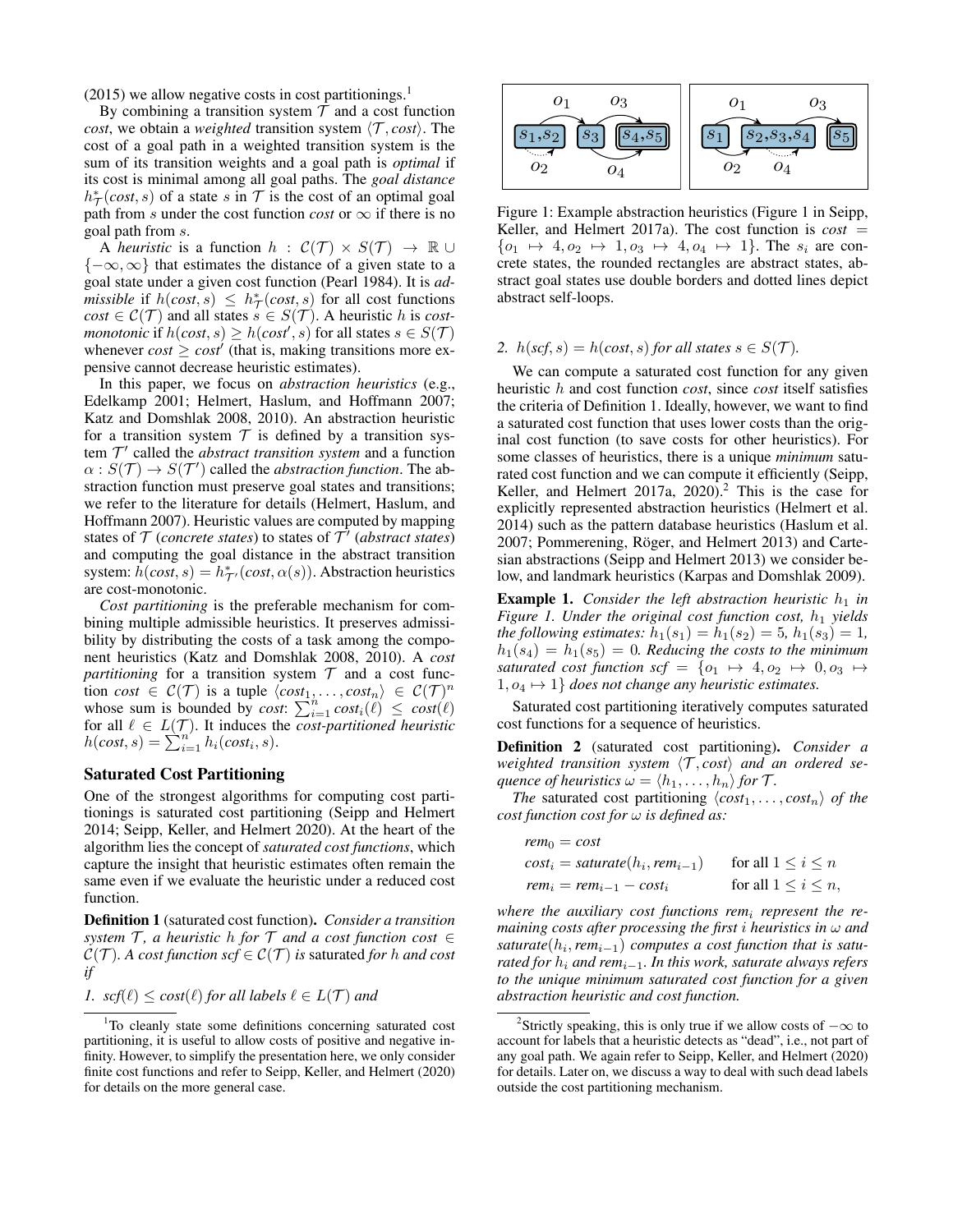We write  $h_{\omega}^{\text{SCP}}$  for the heuristic that is cost-partitioned by *saturated cost partitioning for order* ω*.*

**Example 2.** *Consider the two abstraction heuristics*  $h_1$  *and* h<sup>2</sup> *in Figure 1. If we compute a saturated cost partitioning for the order*  $\langle h_1, h_2 \rangle$ *, we obtain the saturated cost function*  $cost_1 = \{o_1 \mapsto 4, o_2 \mapsto 0, o_3 \mapsto 1, o_4 \mapsto 1\}$  *as in Example 1. Thus, we have the remaining costs rem*<sub>1</sub> =  $\{o_1 \mapsto$  $0, o_2 \mapsto 1, o_3 \mapsto 3, o_4 \mapsto 0$ *}. Under this cost function, we have*  $h_2$ (*rem*<sub>1</sub>, s<sub>1</sub>) =  $h_2$ (*rem*<sub>1</sub>, s<sub>2</sub>) =  $h_2$ (*rem*<sub>1</sub>, s<sub>3</sub>) =  $h_2(rem_1, s_4) = 3$  *and*  $h_2(rem_1, s_5) = 0$ *. Computing the saturated cost function for*  $h_2$  *under rem*<sub>1</sub> *reveals that we can reduce rem*<sub>1</sub>( $o_2$ ) = 1 *to cost*<sub>2</sub>( $o_2$ ) = 0*, and could use its cost for hypothetical subsequent heuristics. The functions cost*<sup>1</sup> *and cost*<sup>2</sup> *form a cost partitioning, which means that we can sum their estimates admissibly. E.g., we obtain*  $h_{\langle h_1, h_2 \rangle}^{\text{SCP}}(s_1) = h_1(cost_1, s_1) + h_2(cost_2, s_1) = 5 + 3 = 8.$ 

#### Post-hoc Optimization

The second cost partitioning algorithm we consider in this paper is *post-hoc optimization* (Pommerening, Röger, and Helmert 2013). The post-hoc optimization heuristic  $h^{\text{PhO}}$ dominates the canonical heuristic  $h^{\text{CAN}}$  (Haslum et al. 2007), even though computing  $h^{\text{PhO}}$  takes polynomial time, whereas computing  $h^{\text{CAN}}$  is NP-equivalent. Originally, posthoc optimization has been applied to pattern database heuristics, but it has also been used for Cartesian abstractions and landmark heuristics since (Seipp, Keller, and Helmert 2017a). Like optimal cost partitioning, post-hoc optimization is based on linear programming (LP), but since the post-hoc optimization LPs are much smaller than LPs for optimal cost partitioning over the same set of heuristics, the former are much faster to solve. Consequently, in contrast to optimal cost partitioning, it is possible to compute a cost partitioning based on post-hoc optimization for each evaluated state during an A<sup>∗</sup> search and obtain competitive performance.

A central concept for post-hoc optimization is the distinction whether or not a given label *affects* a given heuristic. We follow the definition by Seipp, Keller, and Helmert (2017a):

**Definition 3** (affects). A label  $\ell$  affects the heuristic h for *the transition system*  $\mathcal T$  *if there exists a state*  $s \in S(\mathcal T)$  *and two non-negative cost functions cost and cost' differing only on*  $\ell$  *with*  $h(cost, s) \neq h(cost', s)$ *.* 

Note the restriction to non-negative cost functions in this definition. If negative cost functions were considered, the definition would trivialize in many cases, failing to capture the traditional notion of labels affecting a heuristic in the literature on which post-hoc optimization is based. In particular, every label with negative cost that induces a self-looping transition along any goal path in an abstract transition system would force the abstraction heuristic value to  $-\infty$ , and hence all these self-loop-inducing labels would have to be considered as affecting the heuristic. This is not in the spirit of the post-hoc optimization approach and would lead to inferior heuristic estimates.

Note also that the definition is purely semantic: it is based on heuristic values under different cost functions, without regard to how the heuristic is computed or how the property

can be evaluated. To make computations based on affecting labels practically efficient, this purely semantic notion is generally relaxed. In the following, we write  $A(h)$  to denote an overapproximation of the set of all labels that affect the heuristic  $h$ . For abstraction heuristics  $h$ , which are the only heuristics we experimentally evaluate in this paper, we set  $A(h)$  to the set of all labels  $\ell$  such that there exists a transition  $s \stackrel{\ell}{\rightarrow} s'$  with  $s \neq s'$  in the abstract transition system. This set is guaranteed to include all labels that affect the heuristic, but may also include some labels that do not affect the heuristic. The post-hoc optimization heuristic is admissible with any overapproximation of affecting labels, but tighter sets can improve the quality of the heuristic.

We can now describe the linear program defining the posthoc optimization heuristic. All linear programs can be written in *primal* and *dual* form. We call the following LP the primal post-hoc optimization LP and refer to it as PhO-LP:

**Definition 4** ( $h^{\text{PhO}}$ ). Let  $\langle \mathcal{T}, cost \rangle$  be a weighted transition *system with labels* L*, and let* H *be a set of admissible heuristics for*  $\mathcal{T}$ *. The* post-hoc optimization heuristic  $h^{\text{PhO}}(cost, s)$ *for state*  $s \in S(\mathcal{T})$ *,*  $\mathcal{T}$  *and*  $\mathcal{H}$  *is the objective value of the PhO-LP:*

minimize 
$$
\sum_{\ell \in L} cost(\ell) \cdot Y_{\ell}
$$
 s.t.  
\n
$$
\sum_{\ell \in \mathcal{A}(h)} cost(\ell) \cdot Y_{\ell} \ge h(cost, s) \text{ for all } h \in \mathcal{H} \qquad (1)
$$

$$
Y_{\ell} \ge 0 \text{ for all } \ell \in L \tag{2}
$$

The PhO-LP uses the operator counting formulation of post-hoc optimization (Pommerening et al. 2014). We can transform this formulation into the equivalent original formulation by Pommerening, Röger, and Helmert (2013) if we replace  $cost(\ell) \cdot Y_{\ell}$  by  $X_o$ , where  $Y_{\ell}$  counts the number of times label  $\ell$  is used and  $X_o$  stands for the induced costs by operator o.

By converting the PhO-LP into its dual formulation PhO-Dual, we can see the relationship to cost partitioning more clearly:

$$
\text{maximize } \sum_{h \in \mathcal{H}} h(\text{cost}, s) \cdot w_h \text{ s.t.}
$$
\n
$$
\sum_{h \in \mathcal{H}: \ell \in \mathcal{A}(h)} \text{cost}(\ell) \cdot w_h \le \text{cost}(\ell) \text{ for all } \ell \in L \quad (3)
$$

 $w_h \geq 0$  for all  $h \in \mathcal{H}$ . (4)

In the resulting post-hoc optimization cost partitioning, each heuristic  $h \in \mathcal{H}$  is assigned the cost function  $cost_h$ , where  $cost_h(\ell) = cost(\ell) \cdot w_h$  if  $\ell \in \mathcal{A}(h)$  and  $cost_h(\ell) = 0$ otherwise. Due to the PhO-Dual constraints, all such cost functions  $cost<sub>h</sub>$  are non-negative.<sup>3</sup>

 $3$  Note that we could simplify Constraint 3 to the inequality  $\sum_{h \in \mathcal{H}: \ell \in \mathcal{A}(h)} w_h \leq 1$  by dividing both sides by  $cost(\ell)$  and omitting the constraint for zero-cost labels, for which it is trivially satisfied. Intuitively, if a label affects multiple heuristics, then the total weight we assign to these heuristics cannot exceed 1. This ensures that we do not account for a higher cost contributed by the label than it actually contributes.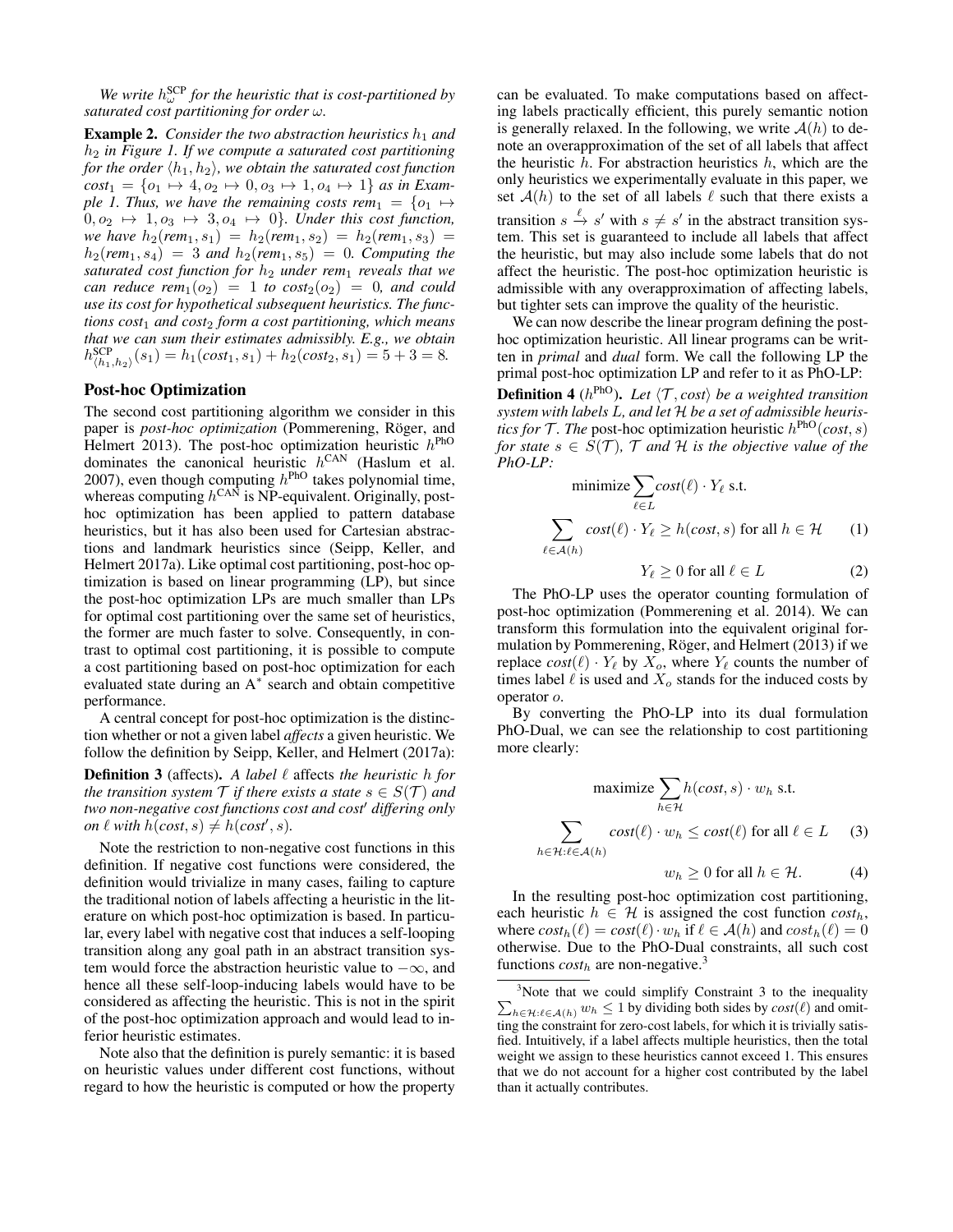### Saturated Post-hoc Optimization

The main observation we exploit in this paper is that it is impossible that an operator contributes more than its saturated cost to the heuristic value of an abstraction, which implies that we can use the saturated cost of an operator in Constraint 1 rather than the (original) cost of the operator.

**Definition 5** ( $h^{\text{SPhO}}$ ). Let  $\langle \mathcal{T}, cost \rangle$  be a weighted transi*tion system with labels* L*, and let* H *be a set of admissible heuristics for*  $T$ *. The* saturated post-hoc optimization heuristic  $h^{\text{SPhO}}(\text{cost}, s)$  for state  $s \in S(\mathcal{T})$ ,  $\mathcal{T}$  and  $\mathcal{H}$  is the objec*tive value of the SPhO-LP:*

minimize 
$$
\sum_{\ell \in L} cost(\ell) \cdot Y_{\ell}
$$
 s.t.  

$$
\sum_{\ell \in L} scf_h(\ell) \cdot Y_{\ell} \ge h(cost, s) \text{ for all } h \in \mathcal{H}
$$
 (5)

 $Y_{\ell} \ge 0$  for all  $\ell \in L$ , (6)

## *where scf*<sup>h</sup> *is a saturated cost function for* h *and cost.*

Of course, different choices of  $\mathit{scf}_h$  lead to different heuristics. In the following, we focus on heuristics  $h$  for which a unique minimum saturated cost function exists and the case where  $\mathfrak{sc} f_h$  is this function. As discussed earlier, this is the case for abstraction heuristics and more generally all heuristics to which the concepts of post-hoc optimization or saturated cost functions have been applied in the literature.

In cases where a heuristic function detects that a label  $\ell$ cannot be part of any goal path,  $\mathit{scf}_h(\ell)$  could be set arbitrarily low (to  $-\infty$  if we considered infinite cost functions). Because linear programs require finite coefficients, we instead add the constraint  $Y_\ell = 0$  in such cases and omit terms for  $Y_\ell$  in Constraint 5, which is mathematically equivalent to dealing with such infinities directly.

There are two notable differences between the SPhO-LP and the PhO-LP (and indeed these are the only differences). Firstly, Constraint 5 uses the saturated cost function  $\mathit{scf}_h$ , while Constraint 1 uses the original cost function *cost*. Secondly, the SPhO-LP does not require a notion of affecting labels: the sum in Constraint 5 is over all labels, where Constraint 1 is restricted to (possibly an overapproximation of) the labels affecting the given heuristic. Indeed, this restriction is critical for the utility of  $h^{\text{PhO}}$ : it is not difficult to see from the dual formulation that, if we replaced  $A(h)$  with the set of *all* labels, h PhO degenerates to the maximum of the component heuristics. Saturated post-hoc optimization can work without knowledge of which labels affect which heuristics because the same (and more) information is already implicit in the saturated cost function, as we will see in the following.

Before comparing  $h^{\text{SPhO}}$  to  $h^{\text{PhO}}$ , we first establish that  $h^{\text{SPhO}}$  is admissible.

Theorem 1. h SPhO *is admissible. This result holds for all* possible choices for the saturated cost functions  $\mathit{scf}_h$ .

*Proof.* Consider SPhO-Dual, the dual of the SPhO-LP:

$$
\text{maximize } \sum_{h \in \mathcal{H}} h(\text{cost}, s) \cdot w_h \text{ s.t.}
$$
\n
$$
\sum_{h \in \mathcal{H}} \text{scf}_h(\ell) \cdot w_h \le \text{cost}(\ell) \text{ for all } \ell \in L \tag{7}
$$
\n
$$
w_h \ge 0 \text{ for all } h \in \mathcal{H}. \tag{8}
$$

By the duality theorem (e.g., Schrijver 1998), the objective value of the SPhO-Dual is equal to the objective value of the SPhO-LP, so it is sufficient to show that the objective

value of SPhO-Dual is an admissible estimate. Consider any solution for SPhO-Dual. Because  $h(\mathit{scf}_h, s)$ is an admissible heuristic value under the cost function  $\mathit{scf}_h$ and because  $w_h \geq 0$ ,  $h(\mathit{scf}_h, s) \cdot w_h$  is an admissible heuristic value under the cost function  $\mathit{scf}_h \cdot w_h$ . Constraint 7 is exactly the cost partitioning constraint under these (scaled by  $w<sub>h</sub>$ ) heuristics, and the objective value of the LP is exactly the cost-partitioned heuristic value, taking into account that  $h(cost, s) = h(scf<sub>h</sub>, s)$  by the properties of saturated cost functions. Admissibility thus follows from the admissibility of cost partitioning (Katz and Domshlak 2010; Pommerening et al. 2015).  $\Box$ 

The advantage of saturated post-hoc optimization over regular post-hoc optimization is that the saturated cost of an operator can be significantly smaller than its cost. It can even be negative. This means that Constraint 5 can be significantly tighter than Constraint 1, leading to a higher admissible heuristic estimate. However, this presupposes that the information about affecting labels in Constraint 1 is indeed automatically captured by saturated post-hoc optimization as claimed above. We now show that this is the case if  $\mathit{scf}_h$  is the unique minimum saturated cost function for  $h$  and *cost*.

Theorem 2. *With unique minimum saturated cost functions,*  $h^{\text{SPhO}}$  dominates  $h^{\text{PhO}}$ , i.e.,  $h^{\text{SPhO}}(cost, s) \geq h^{\text{PhO}}(cost, s)$ *for all cost functions cost and states* s*.*

*Proof.* Comparing Definitions 4 and 5, the linear programs that define the two heuristics are identical except for the difference in coefficients in Constraint 1 and Constraint 5. For heuristic  $h$  and label  $\ell$ , the coefficient in Constraint 5 ("SPhO coefficient") is  $\mathit{scf}_h(\ell)$ , while the corresponding coefficient in Constraint 1 ("PhO coefficient") is  $cost(\ell)$  if  $\ell \in \mathcal{A}(h)$  and 0 (the corresponding term does not appear) otherwise.

We show that the SPhO coefficient is always less than or equal to the corresponding PhO coefficient. From this it follows that Constraint 5 is at least as tight as Constraint 1, and consequently the set of feasible solutions for the SPhO-LP is a subset of the set of feasible solutions for the PhO-LP. For a minimization LP, this proves that the objective value for the SPhO-LP is greater or equal to the objective value of the PhO-LP, proving the theorem.

It remains to show the relationship between the coefficients for every heuristic h and label  $\ell$ . If  $\ell \in \mathcal{A}(h)$ , we need to show  $\mathit{scf}_h(\ell) \leq \mathit{cost}(\ell)$ , which holds because it is one of the defining properties of saturated cost functions.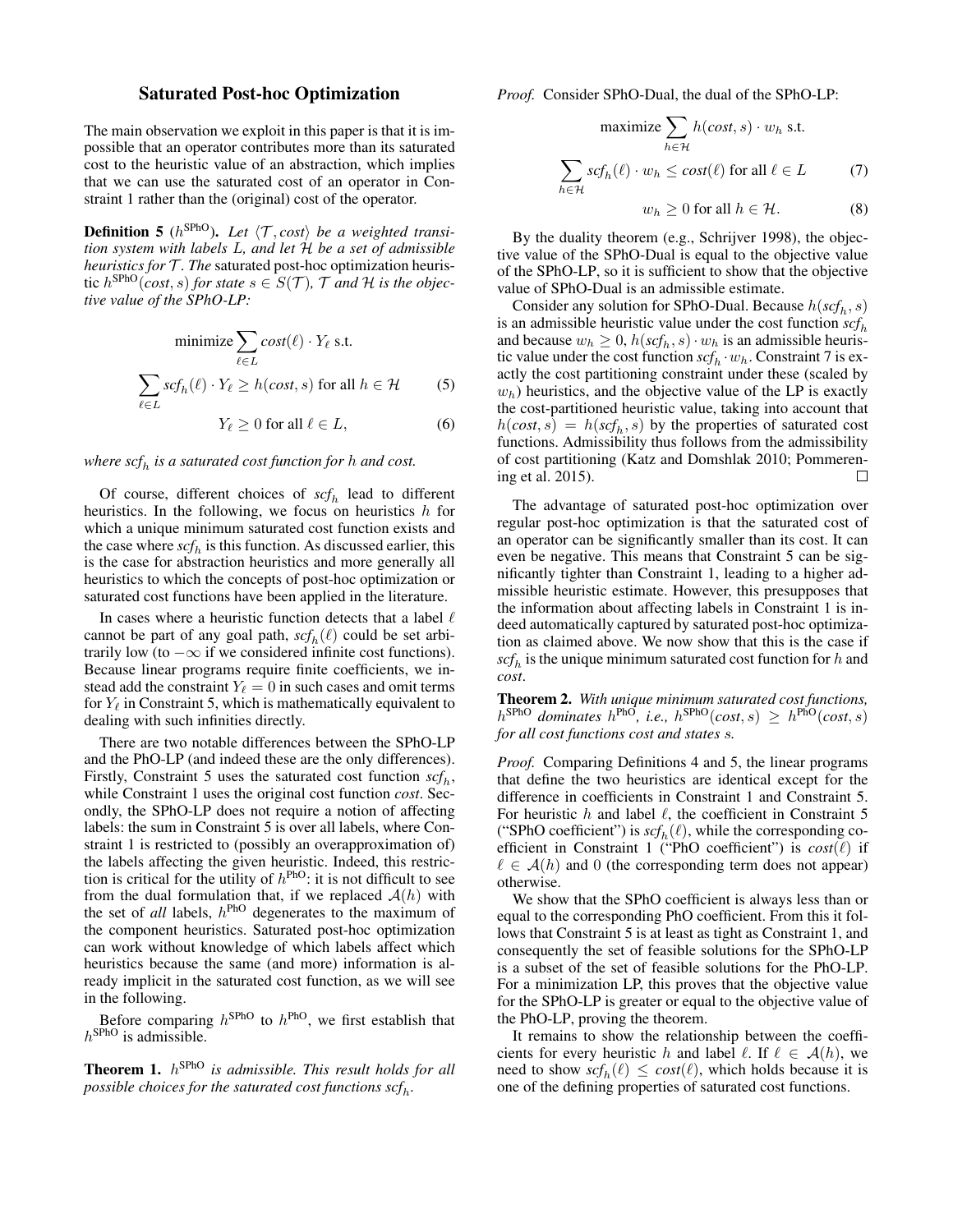If  $\ell \notin \mathcal{A}(h)$ , we must show  $\mathit{scf}_h(\ell) \leq 0$ . We know that  $\ell$  does not affect h because  $A(h)$  is a superset of the set of labels that affect  $h$ . Let  $cost'$  be the (non-negative) cost function which is like *cost* except that  $cost'(\ell) = 0$ . From the definition of "affects" and  $\ell$  not affecting h, we obtain  $h(cost, s) = h(cost, s)$  for all states s. Moreover, we have  $\cos t'(\ell') \leq \cos t(\ell')$  for all labels  $\ell'$  from the definition of *cost*'. These two properties show that *cost*' is a saturated cost function for h and *cost*. Because  $\mathit{scf}_h$  is the *unique minimum* saturated cost function for h and *cost*, it never exceeds *cost'*. We obtain  $\text{scf}_h(\ell) \leq \text{cosf}'(\ell) = 0$ , which concludes the proof. □

We note that the example in Figure 1 shows that there are cases where the dominance is strict: we have  $h^{\text{SPhO}}(cost, s_1) = 8 > 5 = h^{\text{PhO}}(cost, s_1).$ 

From the proof, we see that we do not necessarily need a unique minimum saturated cost function to establish dominance. It is sufficient to consider any saturated cost function that assigns a cost of at most 0 to all labels outside of  $\mathcal{A}(h)$ , and such a saturated cost function always exists by iterating the construction of *cost'* in the proof over all labels  $\ell \notin \mathcal{A}(h).$ 

### Other Cost Partitioning Algorithms

Saturated post-hoc optimization is the latest addition to an extensive collection of cost partitioning algorithms. Seipp, Keller, and Helmert (2017a) compare cost partitioning algorithms both theoretically and experimentally. They show for cost-monotonic heuristics that saturated cost partitioning dominates greedy zero-one cost partitioning (Haslum, Bonet, and Geffner 2005; Edelkamp 2006) and that by saturating costs in a uniform cost partitioning (Katz and Domshlak 2008) we obtain an *opportunistic* version of uniform cost partitioning, which dominates the original.

Up until now, post-hoc optimization was the last cost partitioning algorithm without a direct connection to cost saturation. As we show above, the two ideas can indeed be combined into saturated post-hoc optimization, which dominates post-hoc optimization. Finally, since post-hoc optimization dominates the canonical heuristic (Haslum et al. 2007; Pommerening, Röger, and Helmert 2013), we can infer that saturated post-hoc optimization dominates the canonical heuristic as well.

This leaves the question of how  $h^{\text{SPhO}}$  compares to the other cost partitioning algorithms that are not already known to be dominated, i.e., saturated cost partitioning  $(h<sup>SCP</sup>)$  and opportunistic uniform cost partitioning  $(h^{\text{OUCP}})$ . We already know that  $h^{\text{SCP}}$  and  $h^{\text{OUCP}}$  do not dominate each other (Seipp, Keller, and Helmert 2017a). The following theorem shows that there are no dominance relations between  $h^{\text{SPhO}}$ and  $h^{\text{SCP}}$  or  $h^{\text{OUCP}}$  either.

Theorem 3. *For each of the following pairs of cost partitioning algorithms there exists a weighted transition system*  $\langle \mathcal{T}, \text{cost} \rangle$  and a set of cost-monotonic heuristics H for  $\mathcal{T}$ 



Figure 2: Example abstraction heuristics used in the proof of Theorem 3. All operators cost 1.

*such that*

$$
h_{\omega}^{\text{SCP}}(cost, s) > h^{\text{SPhO}}(cost, s)
$$
\n(9)

$$
h^{\text{SPhO}}(\text{cost}, s) > h^{\text{SCP}}_{\omega}(\text{cost}, s) \tag{10}
$$

$$
h_{\omega}^{\text{OUCP}}(cost, s) > h^{\text{SPhO}}(cost, s)
$$
 (11)

$$
h^{\text{SPhO}}(\text{cost}, s) > h^{\text{OUCP}}_{\omega}(\text{cost}, s)
$$
 (12)

*for a state*  $s \in S(T)$  *and an order*  $\omega$  *of*  $\mathcal{H}$ *.* 

*Proof.* Consider the abstraction heuristics  $h_1$  and  $h_2$  for weighted transition system  $\langle \mathcal{T}, cost \rangle$  in Figure 1. For state  $s_2$  we have  $h^{\text{SCP}}_{\langle h_1, h_2 \rangle}(cost, s_2) = 8 > h^{\text{SPhO}}(cost, s_2) =$  $7.2 > h^{\text{SCP}}_{\langle h_2,h_1\rangle}(cost,s_2) = 7 > h^{\text{OUCP}}_{\langle h_1,h_2\rangle}(cost,s_2) = 6,$ showing  $(9)$ ,  $(10)$  and  $(12)$ . As an example for  $(11)$ , consider the abstraction heuristics  $h_3$  and  $h_4$  for weighted transition system  $\langle T', cost' \rangle$  in Figure 2. For both heuristic orders  $\omega$ ,  $h_{\omega}^{\text{OUCP}}(cost', s_1) = 3 > h^{\text{SPhO}}(cost', s_1) = 2.$ 

### Experiments

We implemented saturated post-hoc optimization in the Fast Downward planning system (Helmert 2006) and used the Downward Lab toolkit (Seipp et al. 2017) for running experiments on Intel Xeon Silver 4114 processors. Our benchmark set consists of all 1827 tasks without conditional effects from the optimal sequential tracks of the International Planning Competitions 1998–2018. We limit time by 30 minutes and memory by 3.5 GiB. All benchmarks, code and experiment data are published online (Seipp, Keller, and Helmert 2021).

In our experiments we compute cost partitionings over four different sets of abstraction heuristics: pattern databases found by hill climbing (Haslum et al. 2007), systematic pattern databases of sizes 1 and 2 (Pommerening, Röger, and Helmert 2013), Cartesian abstractions of *landmark* and *goal* task decompositions (Seipp and Helmert 2018) and the combination of these three heuristic sets (COMB=HC+SYS+CART).

Table 1 compares the number of solved tasks by  $h^{\text{PhO}}$  and  $h^{\text{SPhO}}$  for the four types of heuristic sets. We see that saturating the costs is beneficial for all considered abstraction heuristics: the overall coverage increases by 10, 51, 169 and 169 tasks, respectively. A per-domain analysis reveals that  $h^{\text{SPhO}}$  solves more tasks than  $h^{\text{PhO}}$  in 6, 16, 18 and 19 domains across the four settings, while the opposite is true in only 1, 0, 2 and 0 domains.

Figure 3 explains why  $h^{\text{SPhO}}$  solves so many more tasks than  $h^{\text{PhO}}$  for the combination of abstraction heuristics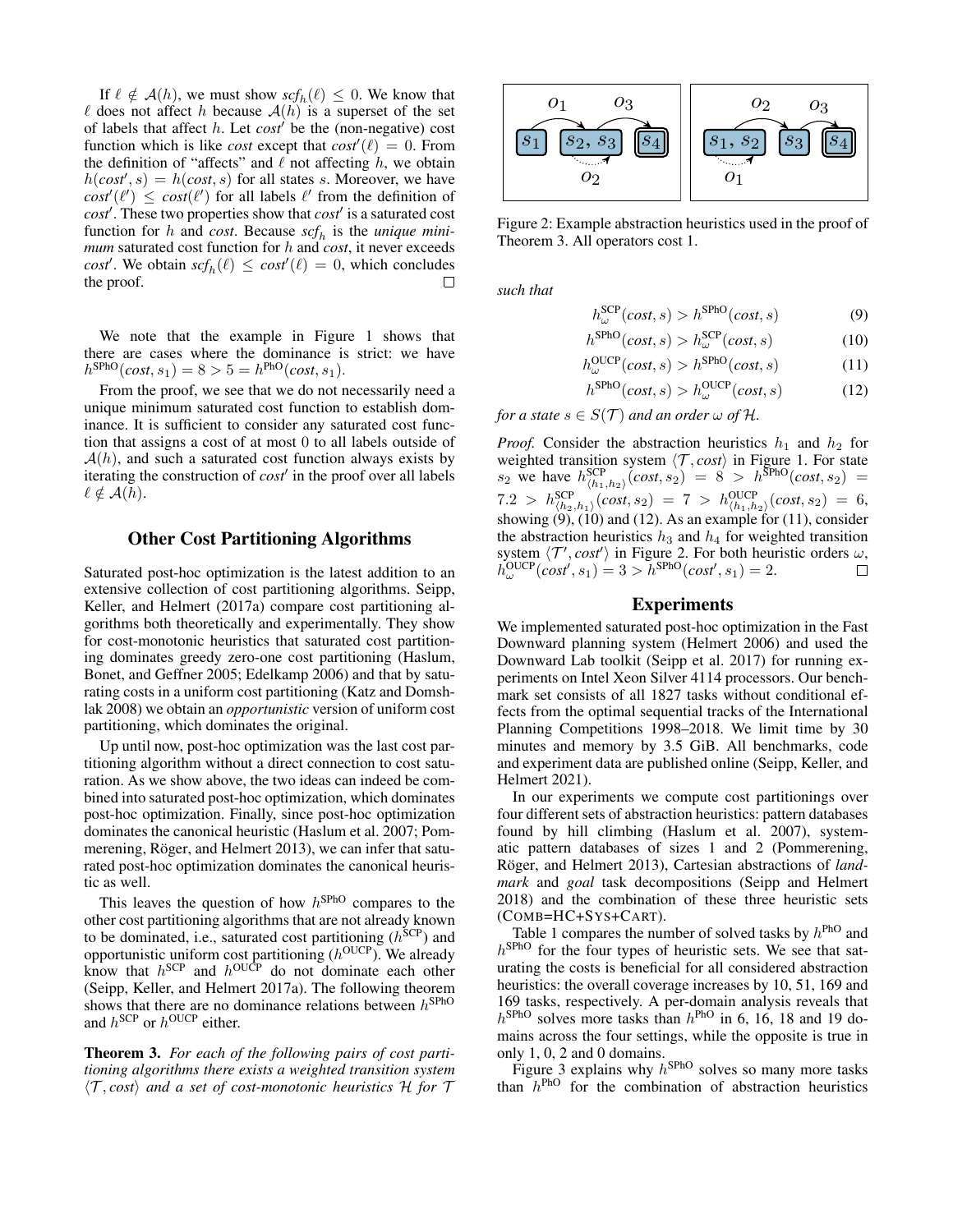|                    | HC               |            |                  | <b>SYS</b> |                  | CART        |                  | COMB        |  |
|--------------------|------------------|------------|------------------|------------|------------------|-------------|------------------|-------------|--|
| agricola (20)      | $\overline{0}$   |            | $\overline{0}$   |            | $\overline{0}$   |             | $\boldsymbol{0}$ |             |  |
| airport (50)       | 23               |            | 28               |            | 24               | $+2$        | 31               |             |  |
| barman $(34)$      | $\overline{4}$   |            | $\overline{4}$   |            | $\overline{4}$   |             | $\overline{4}$   |             |  |
| blocks $(35)$      | 28               |            | 26               | $+1$       | 18               |             | 26               | +1          |  |
| childsnack (20)    | $\overline{0}$   |            | $\boldsymbol{0}$ |            | $\boldsymbol{0}$ |             | $\overline{0}$   |             |  |
| data-network (20)  | 10               |            | 9                |            | 10               |             | 12               |             |  |
| depot(22)          | 7                |            | 7                |            | 4                | $^{+1}$     | 7                |             |  |
| driverlog (20)     | 12               |            | 12               |            | 7                |             | 13               |             |  |
| elevators (50)     | 40               |            | 33               |            | 33               | $+2$        | 42               |             |  |
| floortile (40)     | $\overline{c}$   |            | $\overline{c}$   |            | 1                | $+1$        | $\overline{c}$   |             |  |
| freecell (80)      | 17               | $^{+1}$    | 14               | $+1$       | 15               | $+38$       | 15               | $+37$       |  |
| ged (20)           | 18               |            | 15               |            | 15               |             | 15               |             |  |
| grid(5)            | 3                |            | $\overline{c}$   |            | $\overline{c}$   |             | $\overline{c}$   | $^{+1}$     |  |
| gripper (20)       | 7                |            | 7                |            | 7                | $-1$        | 7                |             |  |
| hiking (20)        | 10               |            | 10               |            | 10               | $+1$        | 9                | $^{+1}$     |  |
| logistics (63)     | 27               |            | 25               |            | 16               | $+8$        | 28               |             |  |
| miconic (150)      | 63               |            | 50               | $+2$       | 51               | $+81$       | 60               | $+82$       |  |
| movie (30)         | 30               |            | 30               |            | 30               |             | 30               |             |  |
| mprime (35)        | 22               |            | 21               |            | 24               |             | 24               |             |  |
| mystery (30)       | 15               |            | 15               |            | 17               |             | 17               |             |  |
| nomystery (20)     | 19               |            | 16               |            | 10               | +5          | 19               |             |  |
| openstacks (100)   | 40               |            | 38               | $+2$       | 37               |             | 37               | $^{+1}$     |  |
| organic (20)       | 7                |            | 7                |            | 7                |             | 7                |             |  |
| organic-split (20) | 9                |            | 7                |            | 8                |             | 7                |             |  |
| parcprinter (50)   | 28               |            | 30               | $+2$       | 23               | $+1$        | 28               | $+3$        |  |
| parking (40)       | 10               |            | 3                | $+4$       | $\boldsymbol{0}$ |             | 2                | $+4$        |  |
| pathways (30)      | $\overline{4}$   |            | 4                |            | $\overline{4}$   |             | $\overline{4}$   |             |  |
| pegsol (50)        | 44               |            | 44               | $+4$       | 44               | $+2$        | 44               | $+4$        |  |
| petri-net (20)     | $\boldsymbol{0}$ |            | 2                | $+2$       | $\overline{2}$   |             | $\boldsymbol{0}$ |             |  |
| pipes-nt (50)      | 15               | $+2$       | 15               | $+1$       | 15               | $+1$        | 16               | $^{+1}$     |  |
| pipes-t (50)       | 10               | $+2$       | 7                | $+3$       | 10               | $+1$        | 8                | $+2$        |  |
| psr-small (50)     | 49               | $+1$       | 49               | $+1$       | 48               |             | 49               | $+1$        |  |
| rovers (40)        | 7                |            | 6                |            | 5                |             | 7                |             |  |
| satellite (36)     | 6                |            | 6                |            | 5                |             | 6                |             |  |
| scanalyzer (50)    | 23               | $-1$       |                  | $11 + 16$  | 9                | $+4$        | 14               | $+13$       |  |
| snake $(20)$       | 8                | $+1$       | 6                | $+1$       | $\overline{7}$   |             | 6                | $+1$        |  |
| sokoban (50)       | 44               |            | 48               | $+1$       | 35               | $+6$        | 48               |             |  |
| spider (20)        | 12               |            | 12               | $+1$       | 6                | $+5$        | 12               | $+1$        |  |
| storage (30)       | 15               |            | 15               |            | 14               |             | 15               |             |  |
| termes (20)        | 9                |            | 5                |            | 5                | $-1$        | 8                |             |  |
| tetris $(17)$      | 5                | $+4$       | 3                |            | 5                |             | 3                |             |  |
| tidybot (40)       | 21               |            | 18               |            | 7                | $+8$        | 18               | $+3$        |  |
| tpp (30)           | 6                |            | 6                |            | 6                |             | 6                |             |  |
| transport (70)     | 31               |            | 21               |            | 22               |             | 27               |             |  |
| trucks (30)        | 7                |            | 7                |            | 6                | $+4$        | 7                | $+3$        |  |
| visitall (40)      | 28               |            | 27               |            | 12               |             | 27               |             |  |
| woodwork (50)      | 15               |            | 25               | $+9$       | 9                |             | 25               | $+9$        |  |
| zenotravel (20)    | 13               |            | 11               |            | 8                |             | 12               | $+1$        |  |
| <b>Sum</b> (1827)  |                  | $823 + 10$ |                  | $759 + 51$ |                  | $657 + 169$ |                  | $806 + 169$ |  |

Table 1: Absolute number of solved tasks by traditional posthoc optimization and the difference in coverage when using saturated post-hoc optimization instead for the four different types of abstraction heuristics.



Figure 3: Expansions excluding the last  $f$  layer for traditional and saturated post-hoc optimization when using the combination of abstraction heuristics (COMB).

(COMB) by comparing the number of expansions before the last  $f$  layer: saturating the costs often makes the resulting heuristic much more accurate. There are 318 commonly solved tasks for which cost saturation decreases the number of expansions. Furthermore, for 51 of these 318 tasks  $h^{\text{PhO}}$ expands states before the last  $f$  layer whereas  $h^{\text{SPhO}}$  is perfect.

### Conclusion

We showed that we can transport the idea of cost saturation to post-hoc optimization by considering for each heuristic only the fraction of costs that actually contribute to its estimates. The result is a cost partitioning algorithm that dominates the original both in theory and on the IPC benchmarks.

### Acknowledgments

We have received funding for this work from the European Research Council (ERC) under the European Union's Horizon 2020 research and innovation programme (grant agreement no. 817639), and this research was partially supported by TAILOR, a project funded by EU Horizon 2020 research and innovation programme under grant agreement no. 952215.

#### References

Edelkamp, S. 2001. Planning with Pattern Databases. In Cesta, A.; and Borrajo, D., eds., *Proceedings of the Sixth European Conference on Planning (ECP 2001)*, 84–90. AAAI Press.

Edelkamp, S. 2006. Automated Creation of Pattern Database Search Heuristics. In Edelkamp, S.; and Lomuscio, A., eds., *Proceedings of the 4th Workshop on Model Checking and Artificial Intelligence (MoChArt 2006)*, 35–50.

Felner, A.; Korf, R.; and Hanan, S. 2004. Additive Pattern Database Heuristics. *Journal of Artificial Intelligence Research* 22: 279–318.